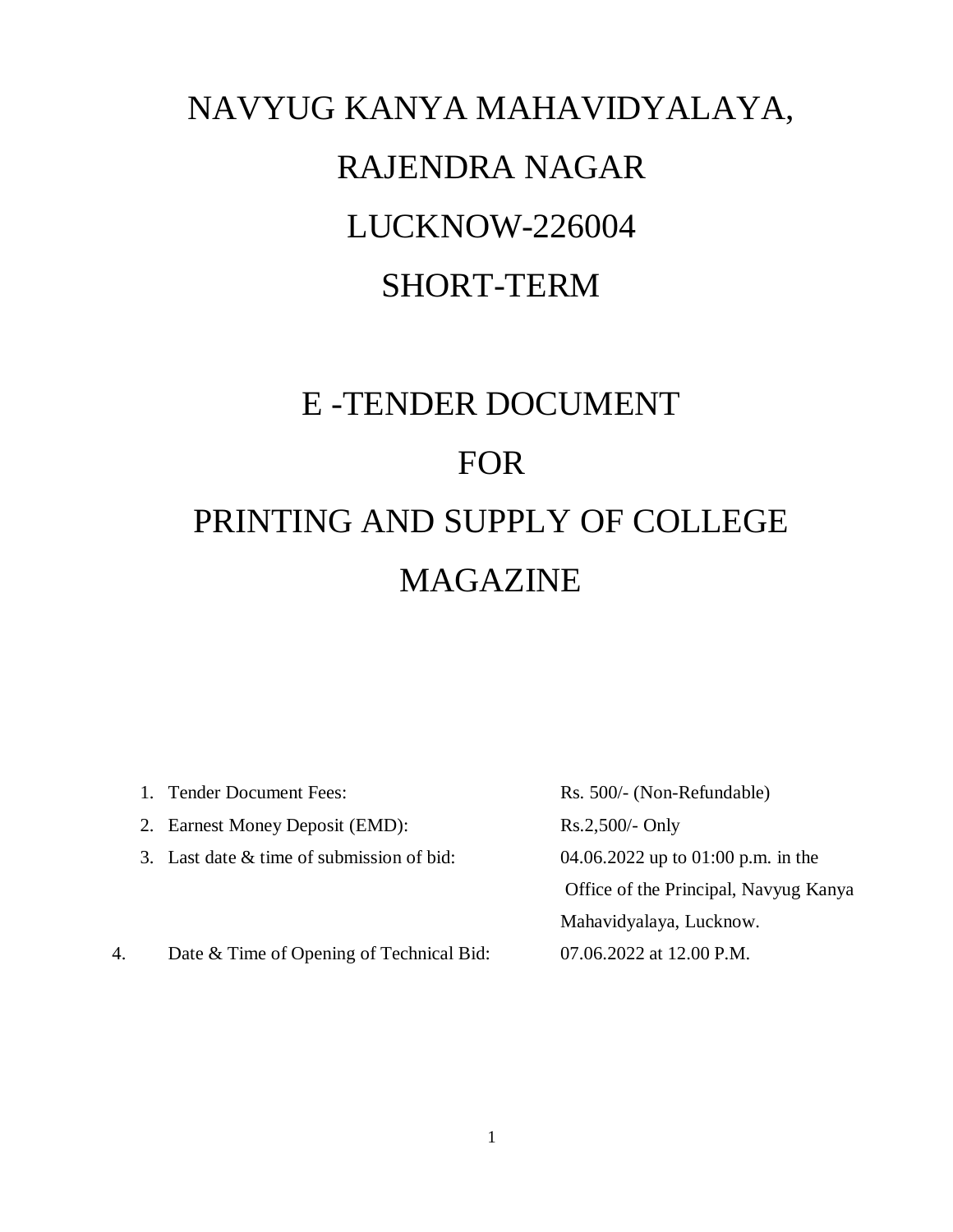# 5. Schedule of Requirements

| Printing of<br>$1-$<br>The A4 size college magazine will be printed in portrait as per the<br>$\bullet$<br>122 pages of<br>available specimen to be obtained along with the tender form.<br>College<br>Magazine<br>spreading and writing impressions on the back/other side of the page.<br>should be enclosed with the technical bid. | S. No. | Item | Specification and Requirement Schedule                                                                                                                                                                                                                                                                                                                                                                                                          |
|----------------------------------------------------------------------------------------------------------------------------------------------------------------------------------------------------------------------------------------------------------------------------------------------------------------------------------------|--------|------|-------------------------------------------------------------------------------------------------------------------------------------------------------------------------------------------------------------------------------------------------------------------------------------------------------------------------------------------------------------------------------------------------------------------------------------------------|
|                                                                                                                                                                                                                                                                                                                                        |        |      | The college magazine will have 122 pages (90 pages black and white on<br>80 GSM and 32 colour pages on 120 GSM Nibiya Art Paper). The cover<br>page of A4 size (300 GSM Nibiya Art Paper). It should be free from ink<br>Sample of paper to be used for college magazine (5 sheets - 80 GSM, 120<br>GSM and 300 GSM) along with technical details, Manufacturer details<br>The college magazines should have page numbers printed on each page. |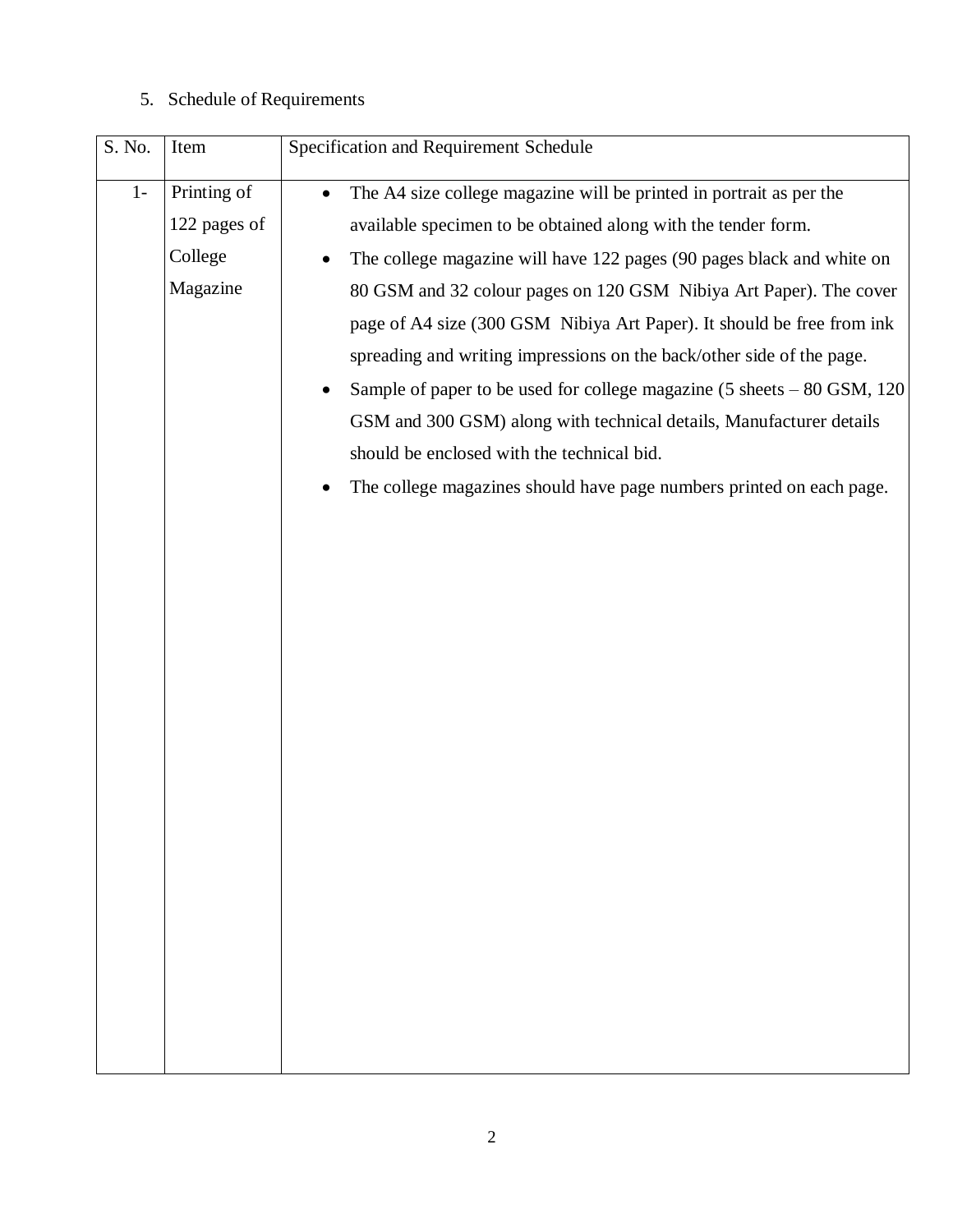## Navyug Kanya Mahavidyalaya:Lucknow.226004 Terms and Conditions for Invitation of Bids:

- 1. Navyug Kanya Mahavidyalaya, Lucknow Uttar Pradesh, invites bids from reputed Printers for college magazine. The tender should be placed in the office of the Principal, Navyug Kanya Mahavidyalayae, Lucknow by the bidder Latest by 01.00 P.M. on 27-05-2022. The tender can be sent by post to the Principal, Navyug Kanya Mahavidyalaya, Lucknow so as to reach before scheduled date and time. It should be clearly mentioned on the top of the envelope "Tender for printing and supply of College Magazine". The College will not be responsible for any postal delay and other delay whatsoever.
- 2. Quoted prices by the bidders should be valid for a minimum period of 90 days from the date of issue of the purchase order or execution of purchase agreement whichever is later.
- 3. The Earnest Money Deposit (EMD) of Rs. 2,500 (Rupees Two Thousand Five Hundred only) should be enclosed along with the technical bids duly signed and stamped by the Bidder. The validity of EMD should be for three months. The EMD may be in the form of demand draft in favour of Navyug Kanya Mahavidyalaya, Lucknow.
- **4.** This tender documents is also available on the college website **[navyugcollege1963@gmail.com](mailto:navyugcollege1963@gmail.com)** to enable the bidder to use this document for submitting their bids in Navyug Kanya Mahavidyalaya, Lucknow against the tender notice, but in this case demand draft of Rs. 500.00( Rupees five hundred only) drawn in favour of Navyug Kanya Mahavidyalaya, Lucknow as tender document fee must be attached with the tender form inside the technical bid.
- 5. In case of any ambiguity, in the tender document available in Navyug Kanya Mahavidyalaya,

Lucknow . the tender document available in College office shall be treated as final.

- 6. The sealed envelope of Technical Bid should contain duly filled Tender form, signed detailed terms and conditions, bidder"s information, Tender document fee and EMD, and the name of bidder should be written on the envelope and envelope should be super scribed as "TECHNICAL BID".
- 7. The "Financial Bid" should be kept in separate sealed envelope and marked "FINANCIAL BID" along with name and address of the bidder.
- 8. The envelope containing the Technical Bid and the envelope containing the Financial Bid should be kept in a single large envelope and the details of the tender and the name and address of the bidder should be clearly mentioned on each of the envelopes.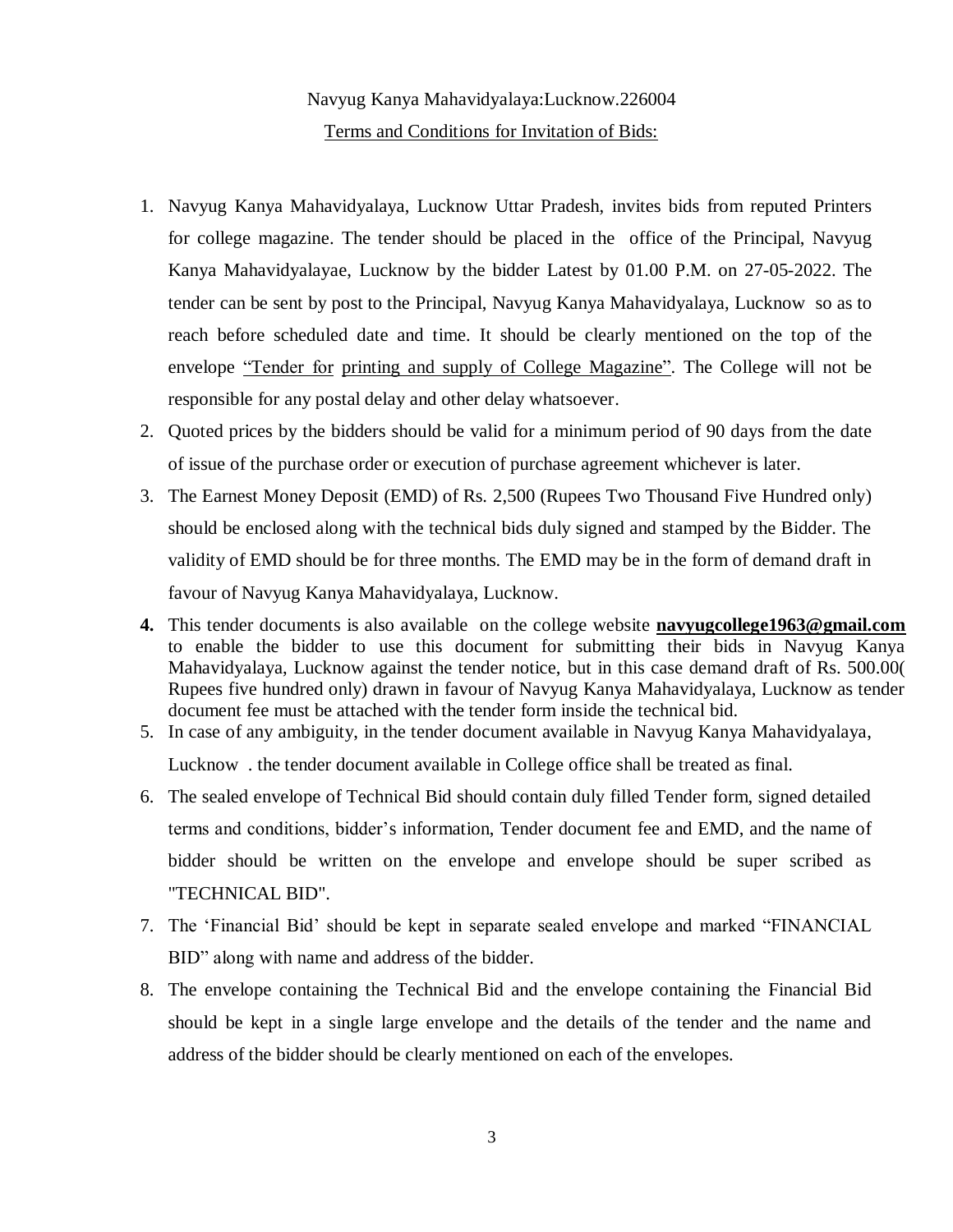- 9. The technical bid of the tender shall be opened on the prescribed date and time, at designated place. The bidder or his authorized representative may remain present during the opening of technical or financial bid of Bidders However authorized representative shall be required to produce authorization letter from bidder, else they may not be permitted.
- 10. The technical bids of those bidders, who do not sign and stamp all the terms and conditions of the bid, shall not be accepted and liable to be rejected.
- 11. If bid opening day is declared a government holiday, then the technical bids shall be accepted and opened on next working day at the same time.
- 12. The successful bidder shall sign an agreement with the College after the acceptance of the tender. The successful bidder is also required to submit security money favouring Navyug Kanya Mahavidyalaya, Lucknow worth 5% of the order value towards the performance of the work. The purchase order shall be issued only after signing of the agreement. All terms and conditions of this tender shall be a part of the agreement.
- 13. The bidder is required to quote for the printing of college magazine in Rupees/500 college magazines etc.
- 14. The manpower for unloading of the college magazine from the truck and taking in the College shall be provided by the bidder.
- 15. The bidder will not quote for materials other than specified in specifications.
- 16. All equipment/ machinery, software and allied process, etc., must be owned by the company bidding for this tender. No process or part of order should be outsourced/ sublet by the bidder. Violation of condition shall invite legal actions against the vendor/ bidders and cancellation of tender.
- 17. All the material to be supplied should be new, of good quality and of standard and as per the technical specifications mentioned in this bid document.
- 18. Packaging for the supply of the college magazines should be ensured in the following manner: Packets of 50 college magazines (120 page booklet + cover) should be prepared and packed in such a manner that college magazines do not get destroyed or mutilated. The successful bidder shall get the packing plan of all materials of supply mentioned in tender approved by the College necessarily.
- 19. The delivery shall be accepted at the College campus only. Hence price must be on FOR basis. If any loss or damage occurs in transit then it will be the responsibility of the supplier to make good of the loss, within the time stipulated in the tender/purchase order for supply.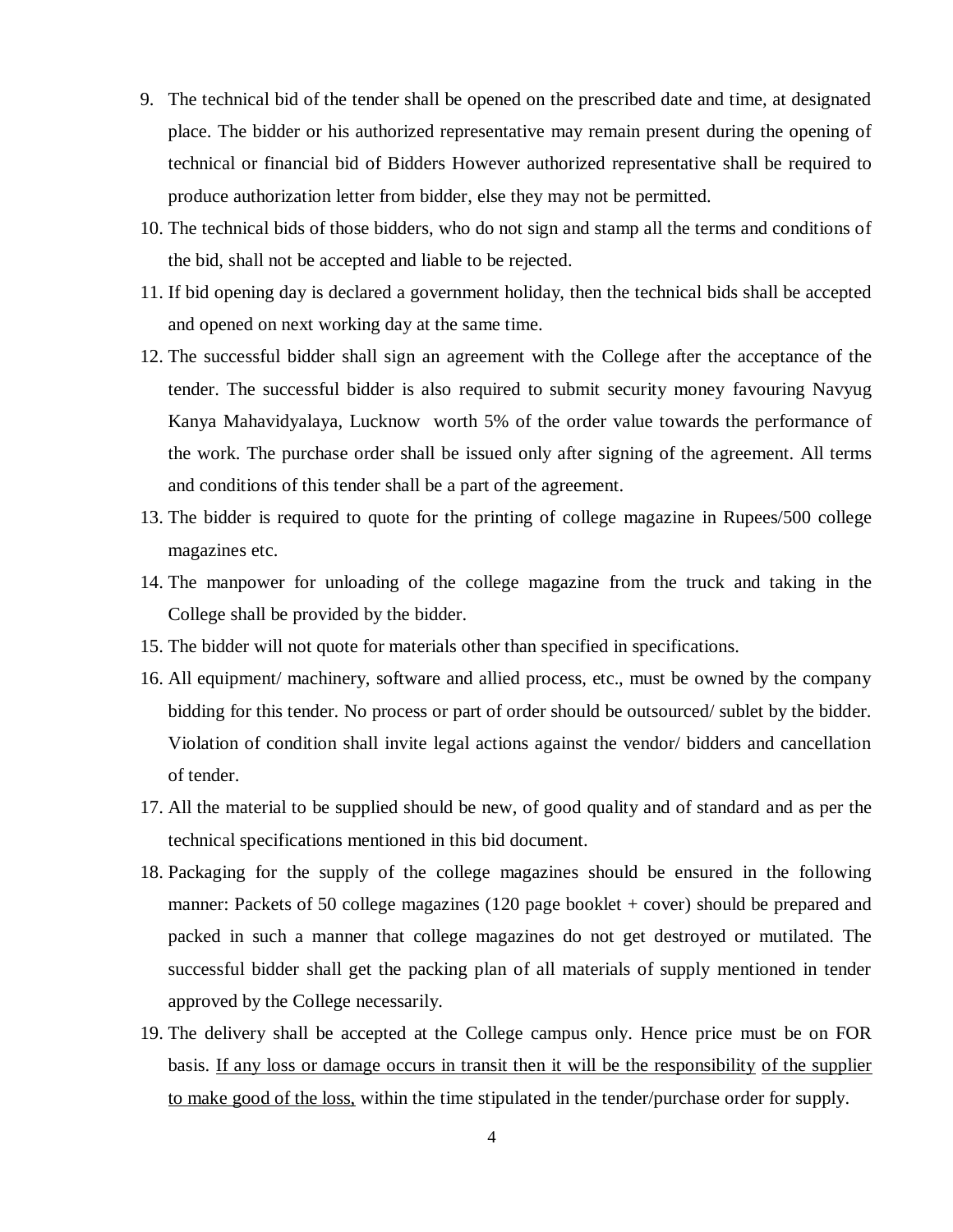- 20. Penalty for late delivery: If delivery of the items is not made within stipulated time period, a penalty of 0.5% per day towards the cost of short supply/delayed supply of material shall be levied.
- 21. Navyug kanya Mahavidyalaya, Lucknow reserves the right to cancel any or/ and all bids without assigning any reason thereof.
- 22. If the successful bidder fails to supply the college magazines as per the time framework given by College it will be open for the College to cancel the order in part or full and take supply from other bidders at the rates approved and impose penalty on the defaulting bidder which includes forfeiting the EMD and the security deposit.
- 23. Navyug Kanya Mahavidyalaya, Lucknow reserves the right to reject any items supplied against the purchase order, if found not satisfactory at the time of delivery. The rejected items, if any, shall have to be taken back and replaced by good quality items forthwith at the cost of the supplier. No payment will be made for the rejected item(s).
- 24. The rates quoted in the financial bid should be inclusive of all material, printing and supply (including courier/transportation charges, if any), packing forwarding, freight, transit insurance and all taxes FOR Navyug Kanya Mahavidyalaya, Lucknow .
- 25. In case, excise duty, trade tax/sales tax, GST etc., or any other Government taxes are reduced or increased by the Government at the time of placement of the purchase order or delivery, then the same will be adjusted by either party on production of requisite proof.
- 26. The tender must be submitted on the prescribed tender document of Navyug Kanya Mahavidyalaya, Lucknow . Incomplete and conditional tenders will not be accepted.
- 27. The successful bidder has to maintain absolute confidentiality and secrecy while discharging the job.
- 28. The Manufacturing/Printing firm shall be responsible to make all arrangements to ensure complete security and secrecy with regard to the manufacture, safe custody and timely supply of the college magazines to the College. In case of any loss of College magazines from the Go-down of the firm or while in transit, the firm concerned shall be liable to be blacklisted besides legal actions and penalty.
- 29. In case at any time it comes to the notice of the College that the College magazines have gone out or found in the possession of any unauthorized person/agency from a source connected with the firm, through its connivance or negligence or otherwise, the action as deemed proper and fit shall be taken by the College which would be to the extent of forfeiture of EMD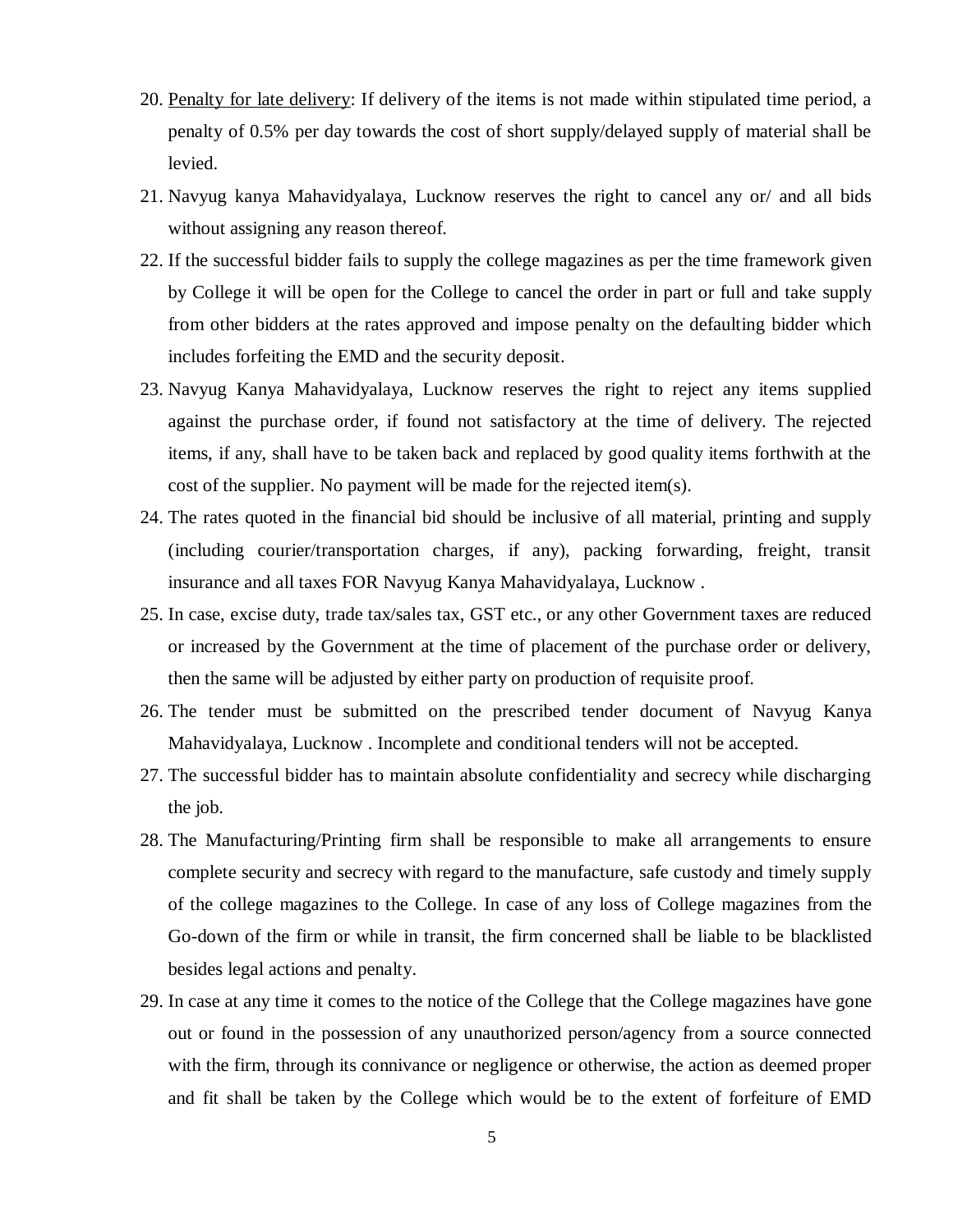amount and security deposits, black listing of the firm or even prosecuting the firm in the appropriate court of law.

- 30. The firm shall also certify that no College magazine has gone out of the press/firm by unscrupulous methods and no surplus College magazines have been retained with the press/firm. In case of any contravention/discrepancy being noticed by the College during the course of examination or subsequently, the manufacturing firm concerned shall be liable to be blacklisted.
- 31. The firm should get the proofs, designs, etc. approved from the College office through its messenger for the purpose. Proofs/Revised proofs, designs, perforations etc. in appropriate size of College magazines should be approved from the Principal, Navyug Kanya Mahavidyalaya, Lucknow personally by the firm by sending a special messenger to avoid delay for which two days' time for each trip stated above, will be given for the purpose. The firm shall undertake all these trips at their own cost.
- 32. The College shall have the right to get the stock of College magazines, progress of work checked and verified and collect sample by its officer at any time without notice at the premises of the manufacturer.
- 33. In case of bidders whose tenders are not considered for placing the purchase order, the EMD will be refunded normally within one month of taking the purchase decision. If the bidder is not able to supply the ordered items completely within the specified period, the EMD and security will be forfeited in full in addition to the penalty. There shall not be any interest liability on Navyug Kanya Mahavidyalaya, Lucknow, for EMD/ security deposits by the vendor.
- 34. All the documents required should be submitted along with the technical bid of the tender only.
- 35. Conditional/ Incomplete tenders shall not be accepted. Printed conditions of the vendor submitted with the tender will not be binding on Navyug Kanya Mahavidyalaya, Lucknow . Bids may or may not be accepted.
- 36. The documents containing bids should be free from errors, overwriting and use of eraser/whitener. However, alterations, if any, in the tender should be attested properly by the bidder with seal failing which the tender is liable to be rejected.
- 37. Navyug Kanya Mahavidyalaya, Lucknow . will not be responsible for any delay in obtaining the tender document. No further communication will be entertained on this matter.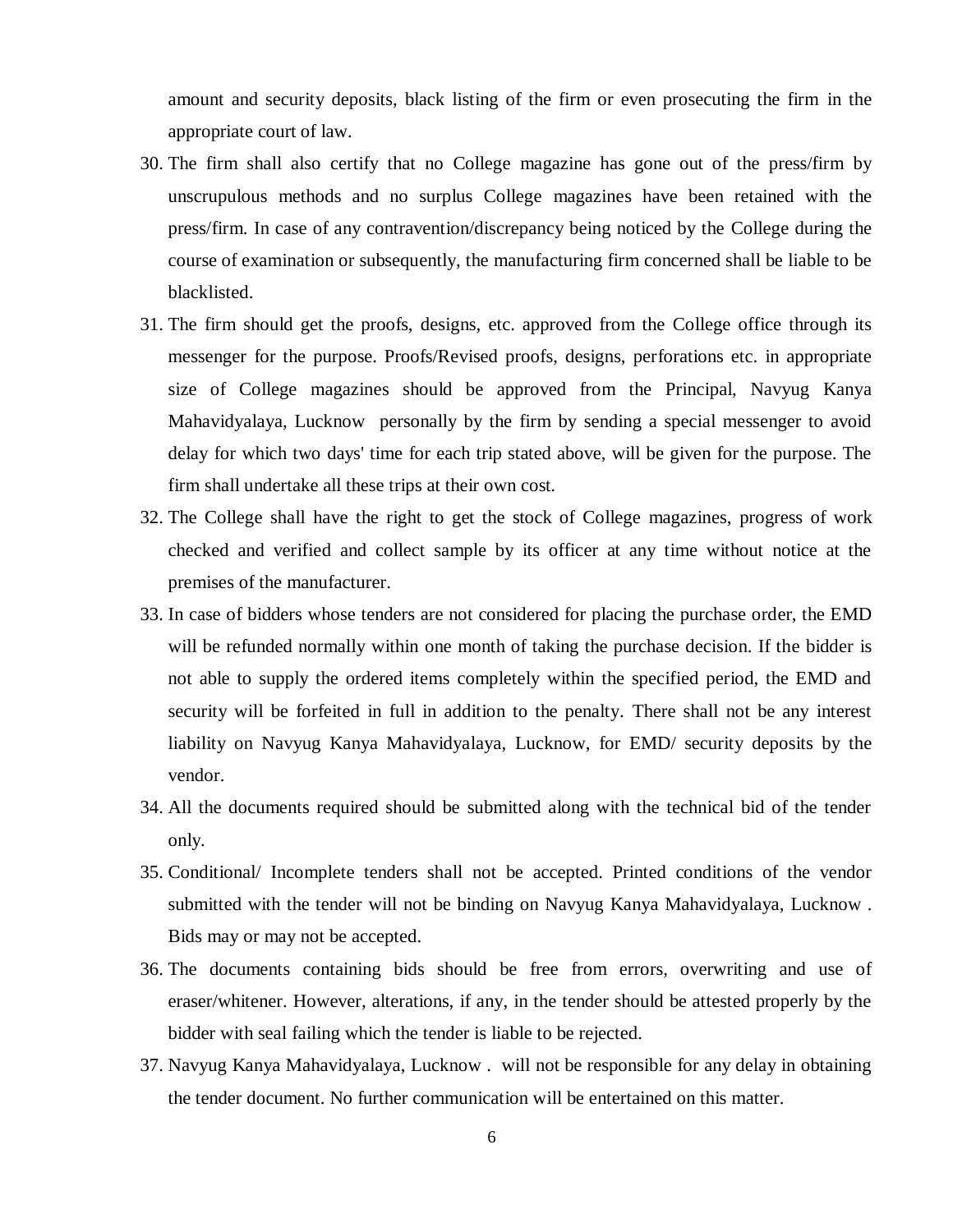- 38. Tender will be rejected, if technical specification offered by the firm in the technical bid differ from what is quoted in financial bid.
- 39. The bidder shall submit an affidavit that the bidder"s firm has not been blacklisted or debarred or prohibited from any university/ institution/ body/ any Government in India/Government of Uttar Pradesh since inception of the bidding firm/Company. The bids of the blacklisted or debarred or prohibited firms shall be out rightly rejected.
- 40. The bidder is required to submit a notarized affidavit on a non-judicial stamp paper of Rs. 100/- only on the prescribed format enclosed here with this tender document.
- 41. Navyug Kanya Mahavidyalaya, Lucknow reserves the right to increase/decrease the specified quantities of any item(s) given in the tender.
- 42. Canvassing in any form in connection with tender is strictly prohibited and will disqualify the vendor.
- 43. Navyug Kanya Mahavidyalaya, Lucknow reserves the right to reject any or all the tenders without assigning any reason whatsoever. Navyug Kanya Mahavidyalaya, Lucknow would not be under any obligation to give any clarifications to those vendors whose tenders have been rejected.
- 44. All disputes or differences arising between the parties out of or relating to meaning and operation of effect of the contract or breach thereof shall be settled by arbitration in accordance with the rules and regulations of arbitrator.
- 45. The arbitrator shall be appointed by the Principal and the whole decision of the arbitrator shall be binding on both the parties.
- 46. In case of any legal dispute the jurisdiction will be Lucknow Courts Only.
- 47. The bidding firm/Company should have minimum average annual turnover of Rs. 25 Lac for the last three years. Last three years Audited Balance Sheet must be attached, or certificate issued by C.A. regarding the turnover as proof along with income tax returns also.
- 48. The tender may NOT be SUB LET to any other party and must be executed at Bidder"s own unit having all equipment & infrastructure owned by the company itself. Also, CONSORTIUM OF TWO OR MORE FIRMS WILL NOT BE ALLOWED to bid.
- 49. The manufacturing facility MUST be highly secured physically and electronically. There must be Electronic Surveillance round the clock at the Manufacturing facility.
- 50. Bidder must have serviced or executed supply of College magazines as demanded in this tender document, for preceding last three years i.e. 2019, 2020 and 2021, for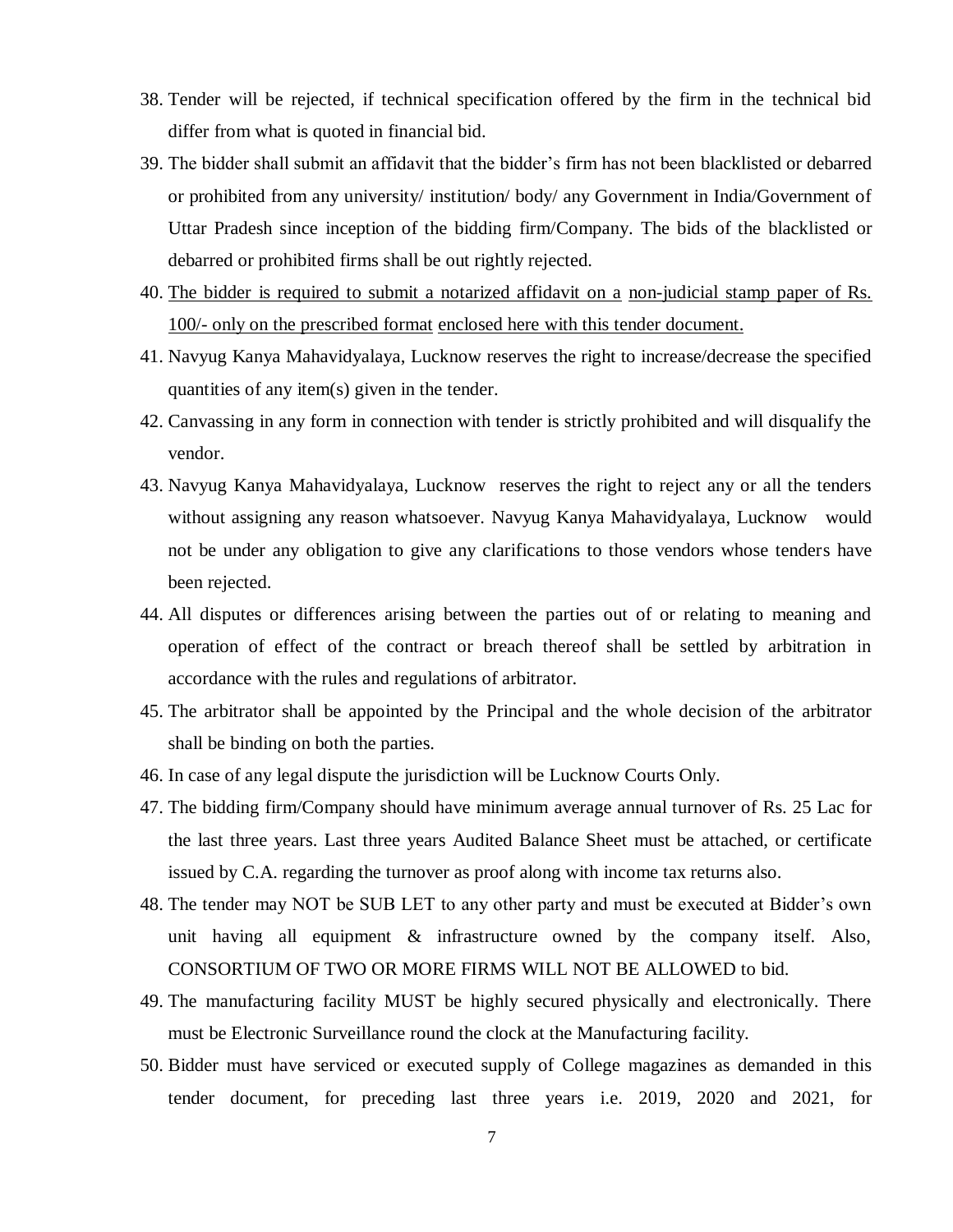universities/Autonomous Colleges/ State Level Education Boards in India for which the proofs must be attached for executing the REFERENCE CHECK & Credibility of the company as mentioned in Technical Bid. All details are required in complete with Name of the university/full address and the contact details with their Landline and mobile number.

- 51. All of Above Clauses and information provided shall be subject to an audit and Validation by Navyug Kanya Mahavidyalaya, Lucknow at any point of time which includes physical inspection of bidder/ firm work premises, before, during/ or/ after the bidding process, if at all any information or feedback is found to be wrong or mala fide, Navyug Kanya Mahavidyalaya, Lucknow reserves the Right to REJECT the bid without assigning any reason whatsoever and the bidder will have No right to claim any damages of any nature.
- 52. All the bidders are required to submit along with their technical bids at least five (05) set of sample paper of cover page, colour pages and inner pages quoted as per technical specification given in this tender document.
- 53. Bids of advocates registered with Bar Council of India/State shall not be considered. If at any stage it is revealed that anybody concealing the facts has participated in bidding process in violation of the above said condition his/her bid shall be cancelled.
- 54. Corrupt or Fraudulent Practices
	- a. The College requires the Bidders to strictly observe the laws against fraud and corruption, as in force in India, namely, prevention of Corruption Act, 1988.
	- b. "Corrupt practice" means the offering, giving receiving or soliciting of anything of value to influence the action of a public official in the procurement process or in contract execution.
	- c. "Fraudulent Practice" means misrepresentation of facts in order to influence a procurement process or the execution of a contract which is detrimental to the College and include collusion practice among Bidders (Prior to or after Bid submission) designed to establish bid price at artificial, non-competitive levels and to deprive the College of the benefits of free and fair competition.
	- d. If in any case it is found that a firm has tried to cheat the College by using substandard paper or any other material intentionally or in any other way, such cases will also be treated with in the ambit of fraudulent practices, and penalty will be imposed.
	- e. If at any stage, it is found that a particular firm has misrepresented / concealed the facts or the contents of the documents and such documents submitted by the firm are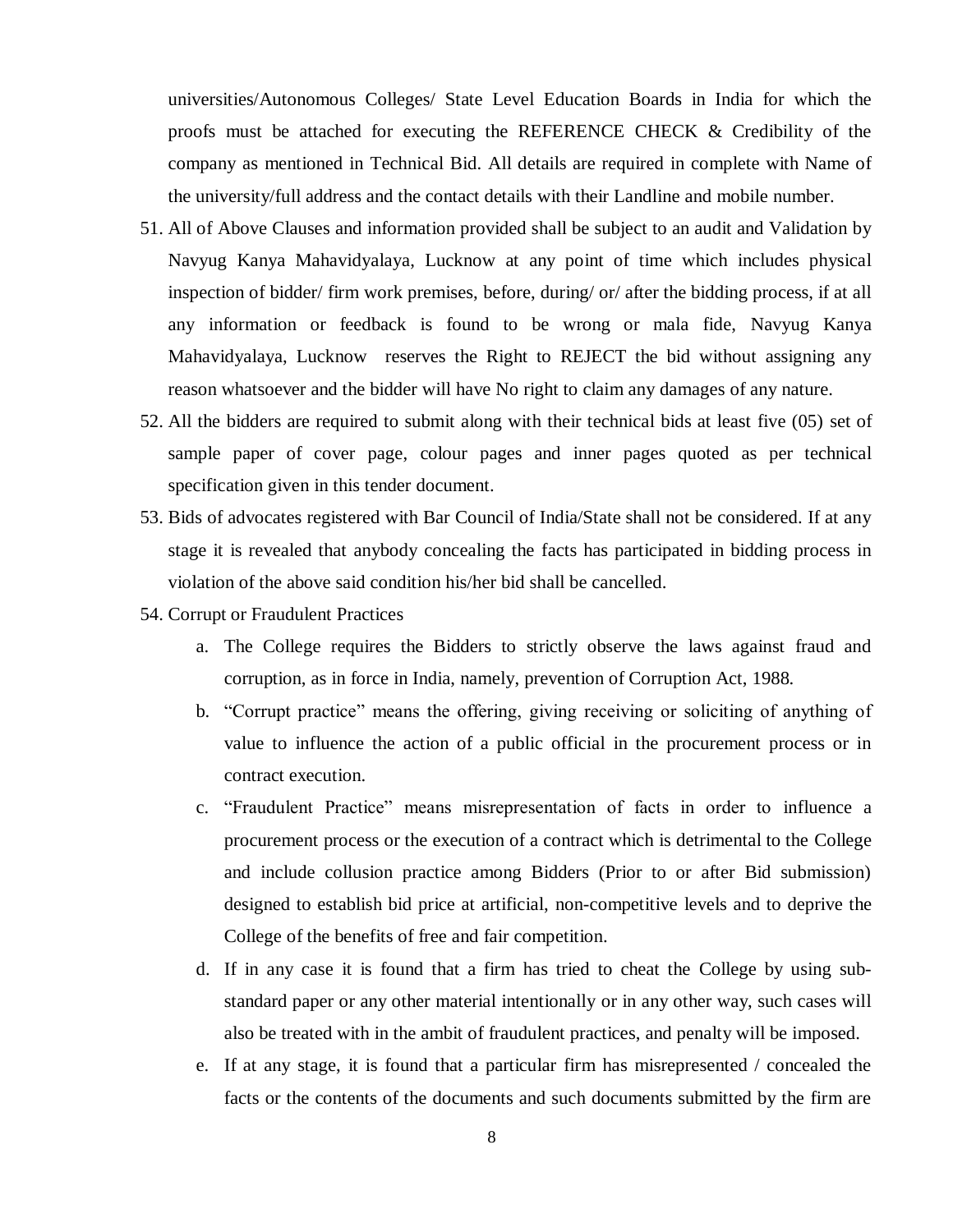found to be wrong or false, such conduct of the firm shall also be dealt with under fraudulent practices.

> Principal Navyug Kanya Mahavidyalaya, Lucknow.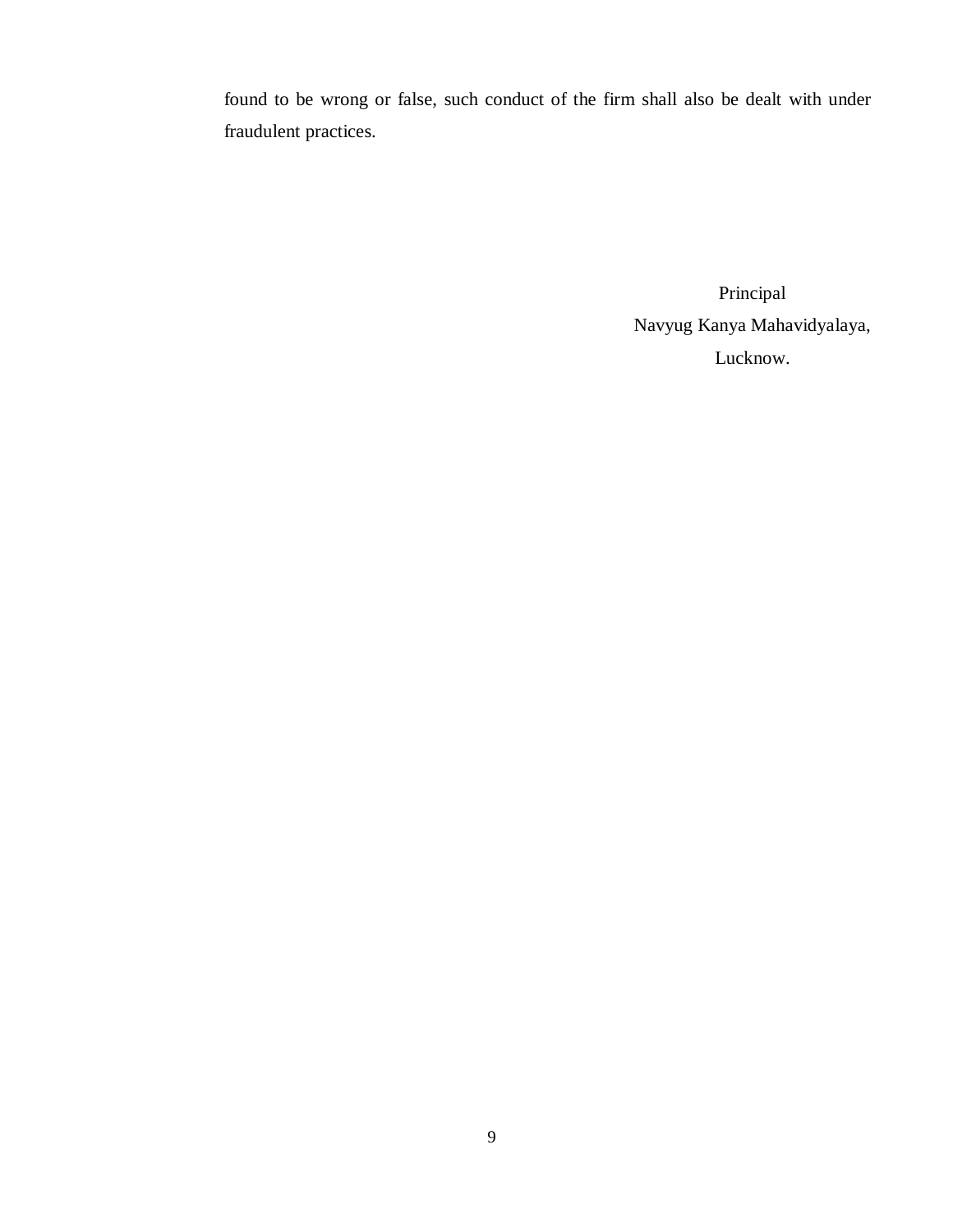#### ACCEPTANCE AND DECLARATION BY THE BIDDER

I, hereby declare that I have carefully read all the terms and conditions etc. of the tender document for printing and the supply of college magazines (copies) for which I have signed and submitted the tender.

I undertake that I will faithfully comply with all the terms and conditions of the tender document, and they are fully acceptable to me, and I shall abide by the terms and conditions of the tender.

Date: Signature & seal:

Place: Name: Name: Name: Name: Name: Name: Name: Name: Name: Name: Name: Name: Name: Name: Name: Name: Name: Name: Name: Name: Name: Name: Name: Name: Name: Name: Name: Name: Name: Name: Name: Name: Name: Name: Name: Name: Address:

> **Principal** Navyug Kanya Mahavidyalaya, Lucknow.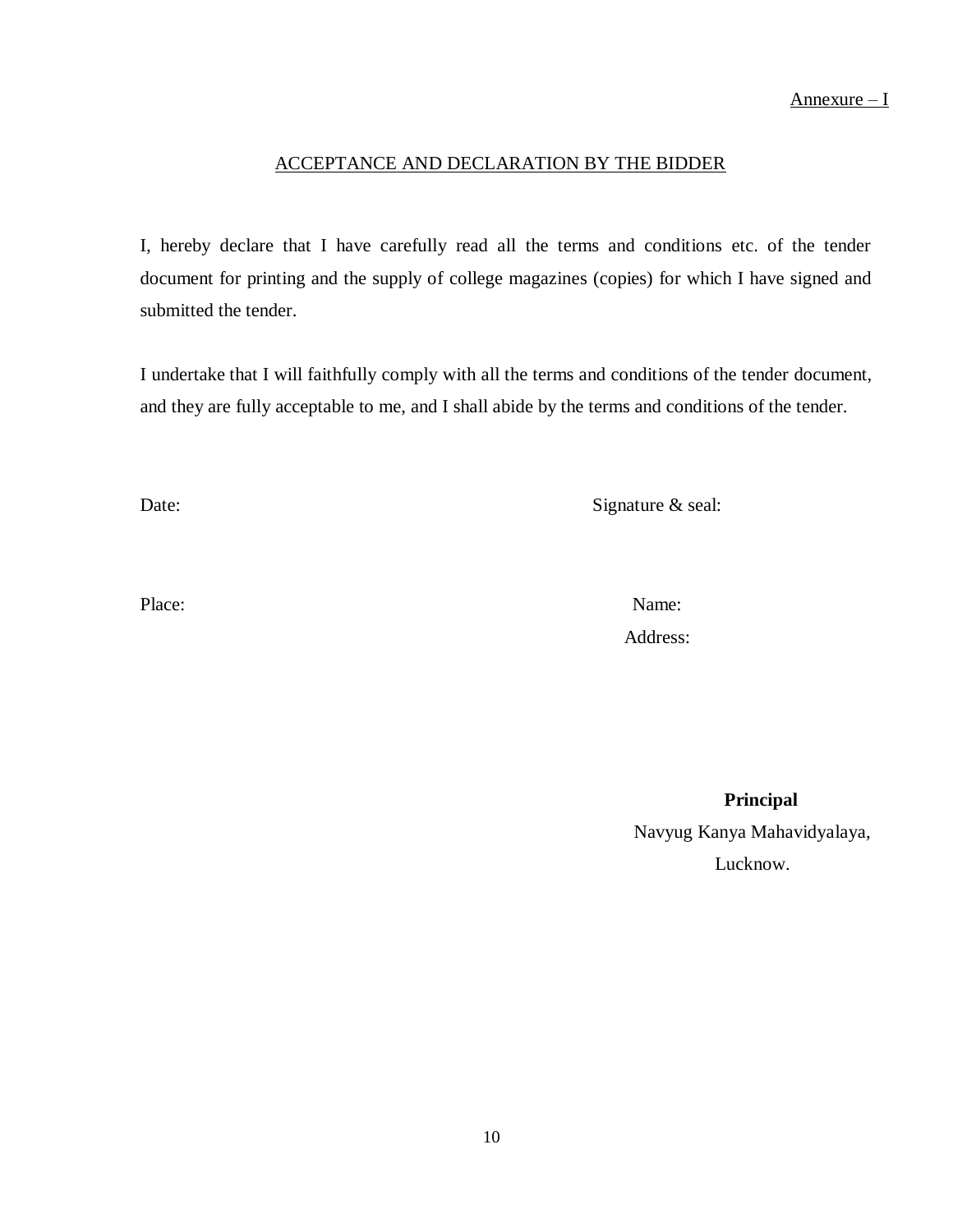| 1.               | Name of the Firm                            |  |
|------------------|---------------------------------------------|--|
| 2.               | Full Address of the Firm along with         |  |
|                  | the name of Contact Person Telephone        |  |
|                  | No.                                         |  |
|                  | Fax No.                                     |  |
|                  | E-mail address:                             |  |
| 3.               | Local address of firm for                   |  |
|                  | communication, if any                       |  |
|                  |                                             |  |
| $\overline{4}$ . | Average Annual turnover in last 3           |  |
|                  | financial years must not be less than       |  |
|                  | Rs. 25 Lac P.A.                             |  |
|                  | $\mathbf{i}$ .<br>Financial Year 2018-2019. |  |
|                  | ii.<br>Financial Year 2019-2020.            |  |
|                  | iii.<br>Financial Year 2020-2021.           |  |
|                  | Attach self-attested chartered              |  |
|                  | accountant audited balance sheet or         |  |
|                  | certificate issued by C.A. regarding        |  |
|                  | turnover in support of the claim.           |  |
|                  |                                             |  |
| 5.               | Income Tax Return of -                      |  |
|                  | i.<br><b>Assessment Year</b>                |  |
|                  | 2019-2020.                                  |  |
|                  | ii.<br><b>Assessment Year</b>               |  |
|                  | 2020-2021.                                  |  |
|                  | iii.<br><b>Assessment Year</b>              |  |
|                  | 2021-2022.                                  |  |
|                  |                                             |  |

## **Tender-Technical Bid**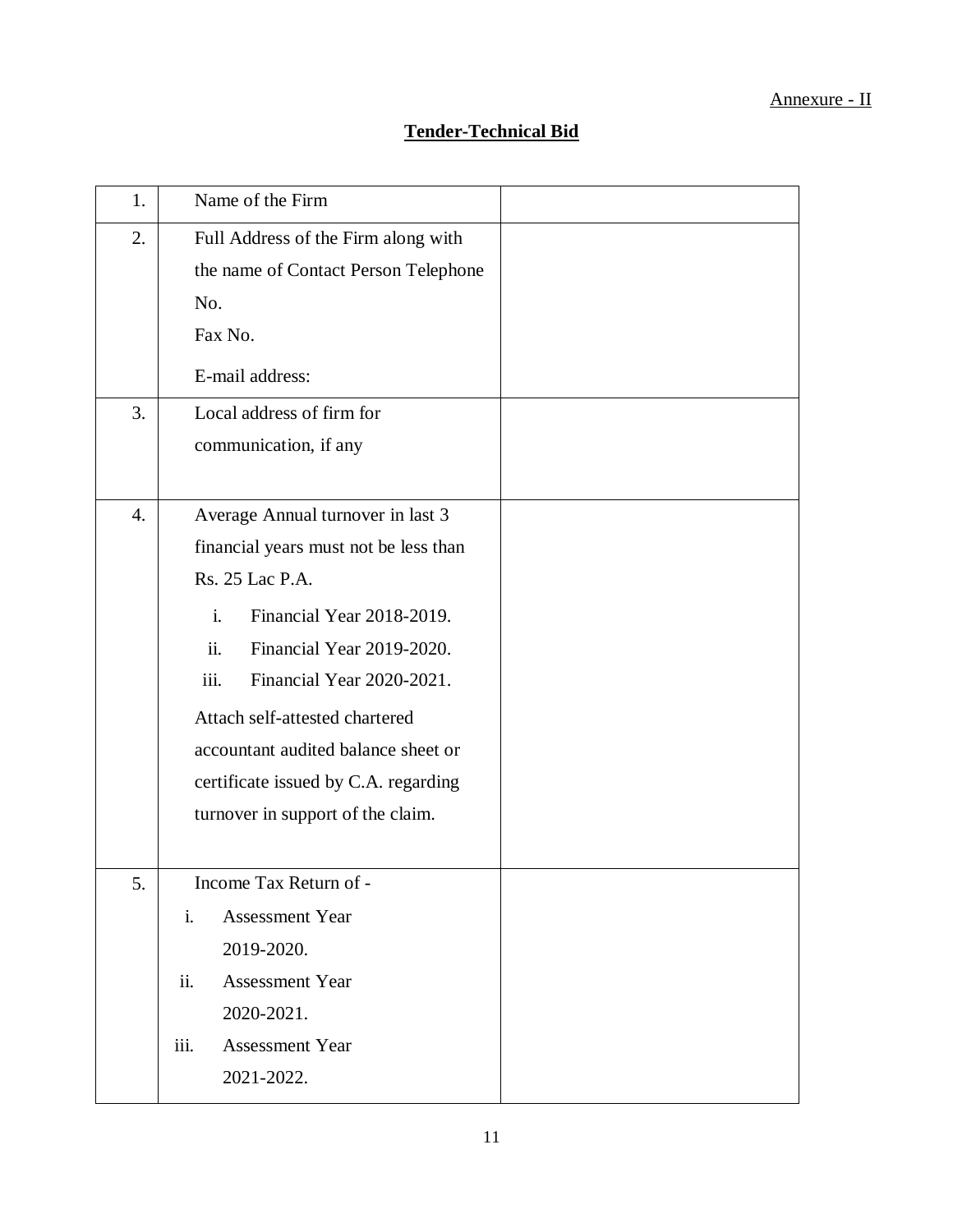|    | Attach self-attested Photo copies of         |  |
|----|----------------------------------------------|--|
|    | income tax return in support of the          |  |
|    | claim.                                       |  |
| 6. | Photocopies of work orders for printing      |  |
|    | and supply of educational material /         |  |
|    | institutional magazines in preceding         |  |
|    | last 3 years i.e. 2018, 2019, 2020 in        |  |
|    | Universities/Autonomous College/             |  |
|    | <b>State Level Education Boards in India</b> |  |
|    | if any.                                      |  |
|    | (Enclose self-attested photocopies).         |  |
|    | Photocopies of successful work               |  |
|    | completion certificate with respect to       |  |
|    | printing and supply of educational           |  |
|    | material / institutional magazine            |  |
|    | Cover in preceding 3-year years i.e.         |  |
|    | 2018, 2019, 2020.                            |  |
|    | (Enclose self-attested photocopies).         |  |
|    |                                              |  |
| 7. | Whether firm is registered with GST          |  |
|    | number.                                      |  |
|    |                                              |  |
| 8. | Income Tax Registration no. and PAN          |  |
|    | no. with place of registration               |  |
|    | (Attach self-attested photocopy).            |  |
|    |                                              |  |
|    |                                              |  |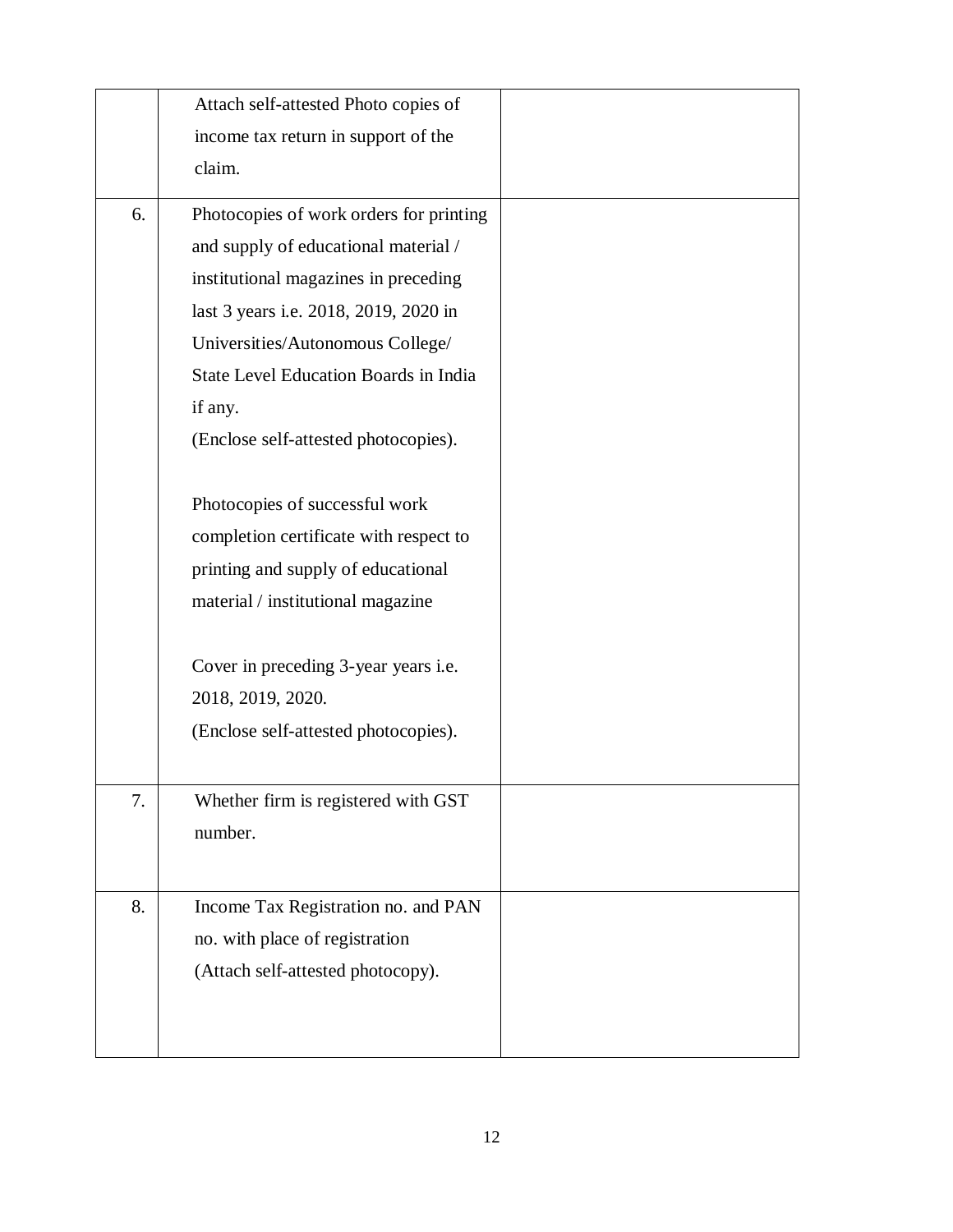| 9.  | The firm should attach notarized          |                                             |  |
|-----|-------------------------------------------|---------------------------------------------|--|
|     |                                           | affidavit on a non-judicial stamp paper     |  |
|     |                                           | of Rs. 100.00 on following points and       |  |
|     |                                           | should be annexed with technical bid.       |  |
|     | No. of Printing machines<br>i.            |                                             |  |
|     | available with bidder.                    |                                             |  |
|     | ii.                                       | Printing and manufacturing                  |  |
|     |                                           | capacity per day for College                |  |
|     |                                           | magazines cover page.                       |  |
|     | iii.                                      | Details of Security                         |  |
|     |                                           | arrangements in the Printing                |  |
|     |                                           | premises                                    |  |
|     | iv.                                       | No. of Technical Personnel                  |  |
|     |                                           | Employed along with name                    |  |
|     |                                           | (qualification be also                      |  |
|     |                                           | mentioned)                                  |  |
|     | $\mathbf{V}$ .                            | No. of Supporting staff                     |  |
|     |                                           | Employed along with name                    |  |
|     | The bidder is having own printing press   |                                             |  |
|     | having registration with statutory        |                                             |  |
|     | bodies/Government/Director Printing press |                                             |  |
|     |                                           | of any state or impanelled with Indian      |  |
|     |                                           | Bank Association (IBA).                     |  |
|     |                                           |                                             |  |
|     | (Name of organization with whom printing  |                                             |  |
|     |                                           | press is registered/impanelled should be    |  |
|     |                                           | written clearly along with registration no. |  |
|     |                                           | or letter no. and date).                    |  |
| 10. |                                           | Company's norm for                          |  |
|     |                                           | dispatching/Delivery of                     |  |
|     | printed material                          |                                             |  |
|     |                                           |                                             |  |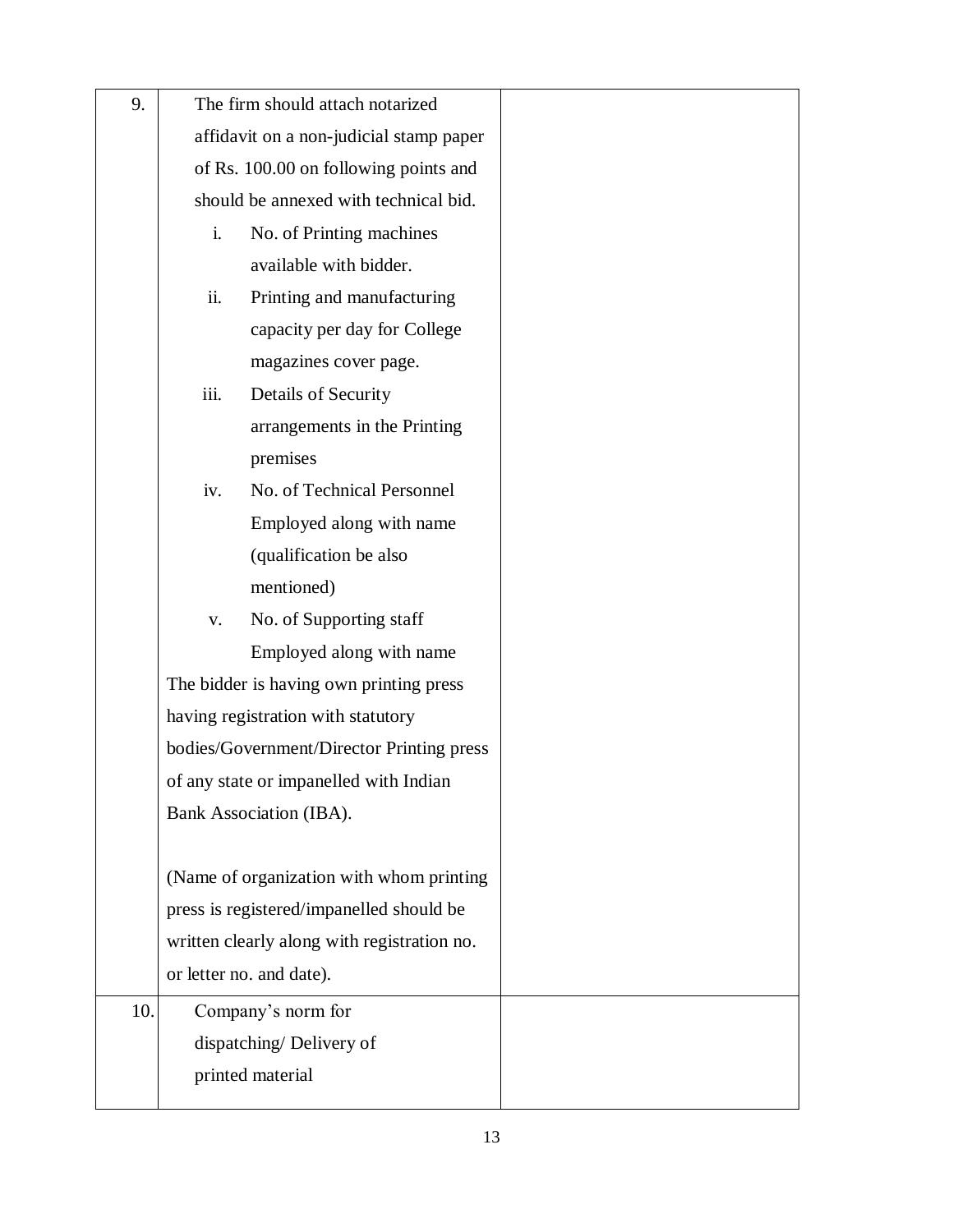|     | i.<br><b>Courier Services</b>           |                     |
|-----|-----------------------------------------|---------------------|
|     | ii.<br><b>Standard Practices</b>        |                     |
|     | iii.<br>Self                            |                     |
| 11. | Details of EMD which should be          | <b>Issuing Bank</b> |
|     | enclosed with the technical bid.        | Date                |
|     |                                         | Amount (in Rs.)     |
| 12. | Details of tender document fee, if      | <b>Issuing Bank</b> |
|     | downloaded from college website.        | Date                |
|     | Enclose the Bank Draft and write        | Amount (in Rs.)     |
|     | details of the same here.               |                     |
| 13. | Self-attested Photocopy of registration |                     |
| 14. | Document of printing press with any     |                     |
|     | statutory body/ Government/Director,    |                     |
|     | Printing Press of any state or          |                     |
|     | certificate/letter of Empanelment with  |                     |
|     | <b>Indian Bank Association.</b>         |                     |
| 15. | Notarized Affidavit on a non-judicial   |                     |
|     | stamp paper of Rs. 100/- only on the    |                     |
|     | prescribed format given with tender     |                     |
|     | document that the bidder's firm has not |                     |
|     | been blacklisted or debarred or         |                     |
|     | prohibited from any university/         |                     |
|     | institution/body/any Government in      |                     |
|     | India / Government of Uttar Pradesh.    |                     |
|     | SINCE INCEPTION of the bidding          |                     |
|     | firm/Company.                           |                     |
|     | (Format for affidavit is enclosed)      |                     |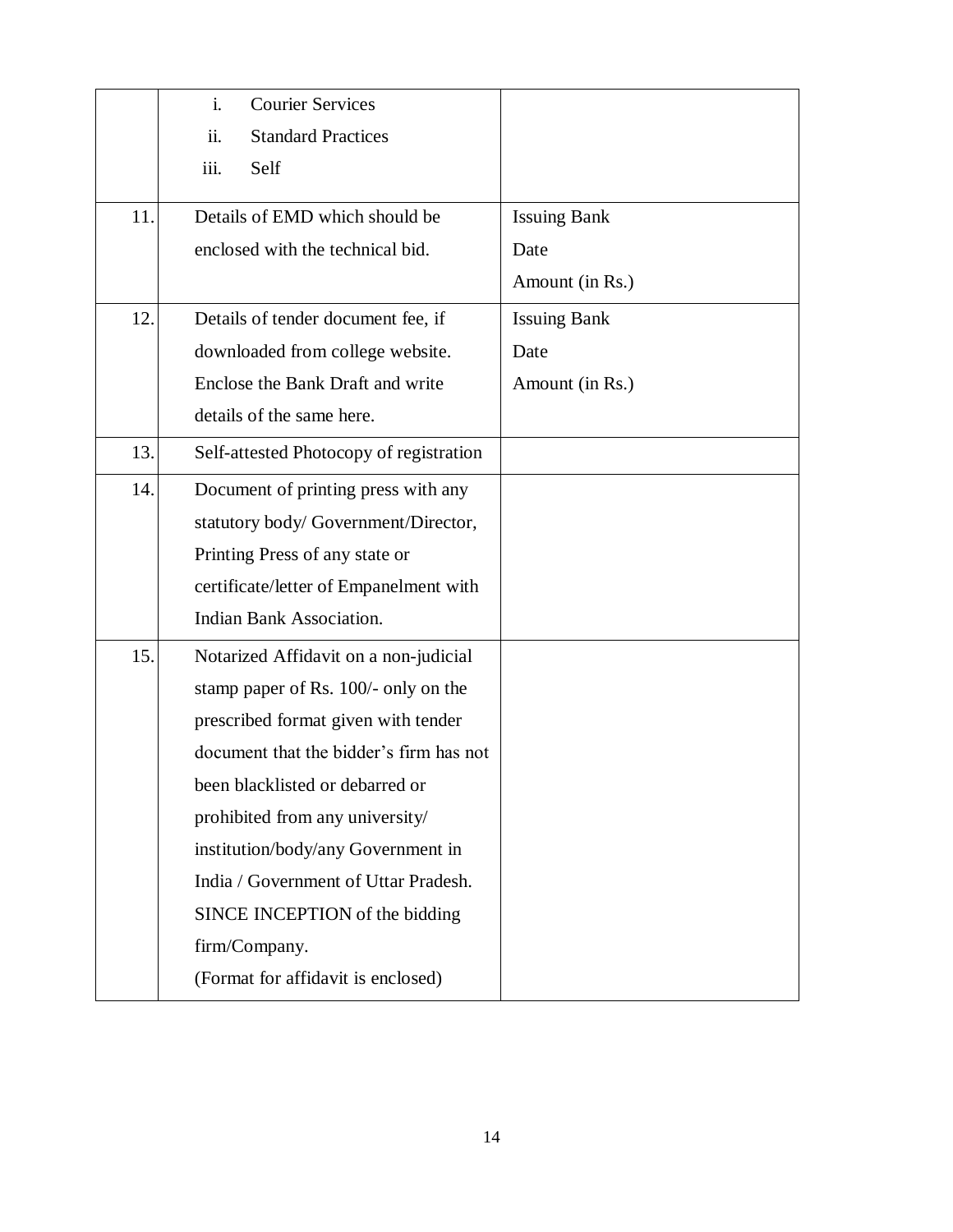| 16. | 05 (Five) Sample sheets of paper to be  |  |
|-----|-----------------------------------------|--|
|     | used in manufacturing inner pages of    |  |
|     | college magazine as per specification   |  |
|     | given in tender document along with     |  |
|     | technical details, Manufacturer details |  |
|     | should be enclosed with the technical   |  |
|     | bid etc, stamped or written on them.    |  |
|     |                                         |  |
|     | The paper should be free from ink       |  |
|     | spreading and writing impressions on    |  |
|     | the back/other side of the page.        |  |

## NO. Of ENCLOSURE (S)

Signature with date

Name

Name of the Firm

Complete Address

Seal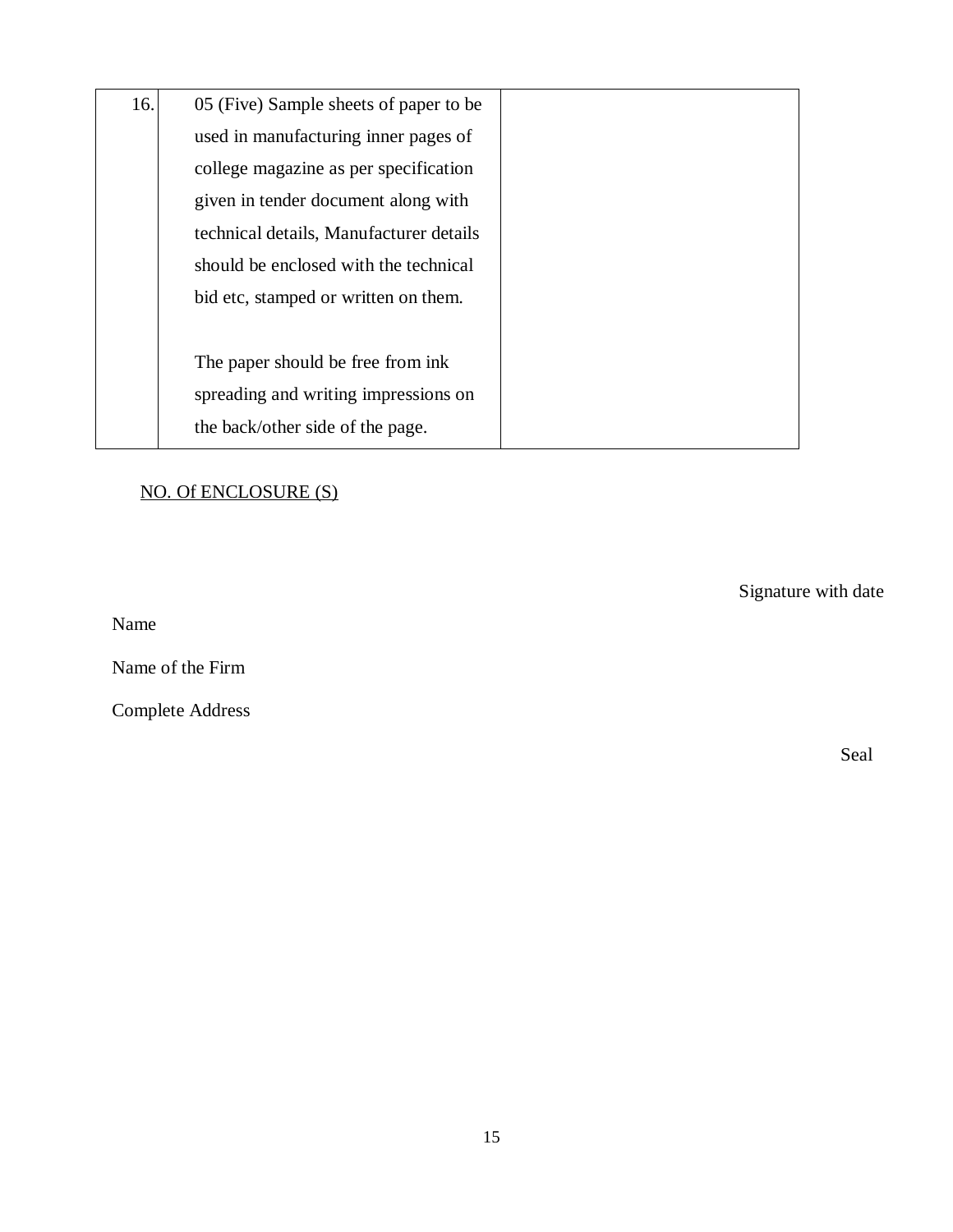(To be attached with Technical Bid)

On Rs. 100/- Stamp Paper

#### PROFORMA FOR NOTARIZED AFFIDAVIT.

I \_\_\_\_\_\_\_\_\_\_\_\_\_\_\_\_\_\_\_\_\_\_\_\_\_\_\_\_\_\_do hereby declare that our firm is not blacklisted or debarred or prohibited by Government of India / Government of Uttar Pradesh or any State Board/Universities, since inception of the firm / Company,

I further undertake and understand that if above declaration proves to be wrong/ incorrect or misleading, our tender/ contract stands to be cancelled/ terminated.

Date: Signature of Authorized Person

Place: Name:

Name of Firm: